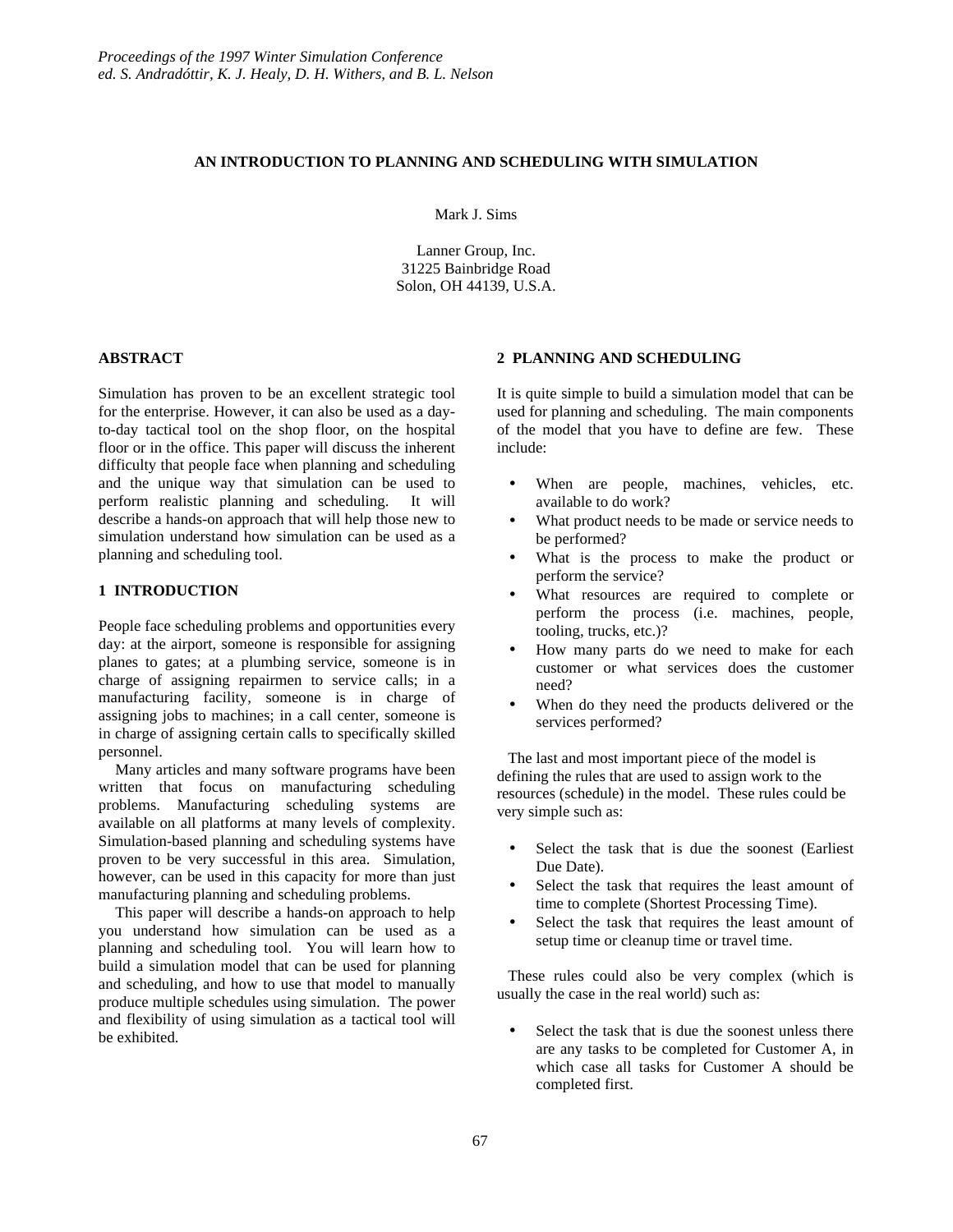- Select the task that uses the same tooling, has the same color, and the same due date as the last task completed by a particular resource.
- Select the task that allows the resource used to be completed or prepared for another task by a certain time.
- Select the resource that best meets all skill requirements to complete the specific task (i.e. speaks Spanish and has an understanding of the employee benefits plan).

As you see, complex rules are very often just a combination of or exceptions to the simple rules. These combinations and exceptions make planning and scheduling a difficult task. However, by documenting/using the rules in a simulation model, the planner/scheduler can be sure that all of the combinations and exceptions are considered and his objectives are met.

It should be noted that the model does not need to be defined using a computer and software. It can be done manually. Many people already perform small simulation runs in their head. When people plan their day in the morning, they often run a simulation of when each task will be started and completed. They make a list of all they have to do today, and then they assign which tasks they will be working on at which times.

For example, one person may decide that completing a monthly report that is due tomorrow (Earliest Due Date) should have the highest priority and thus should be completed first. Another person (who has a similar report to complete) may decide that completing his expense report is the higher priority, because he wants to get reimbursed and he knows that he can get away with handing the report in at least two days late. These simulations can be small and the runs can be short.

Nevertheless, the result is a feasible schedule/plan for the day that meets your objectives. If there is a disruption during the day (unexpected meeting, cancelled appointment, etc.), you can reassess the length and priority for each task and run a new simulation. This same method is also used when running errands. Usually, a person will mentally simulate running all errands in order to find the schedule of events that best meets his objectives. This same method can be used to solve any planning and scheduling problem.

#### **3 MANUFACTURING EXERCISE**

The best way to demonstrate how simulation can be used as a planning and scheduling tool is through an example. This example will be from the manufacturing arena, however it could be easily adapted to fit any type of planning or scheduling problem.

In our example we will be manufacturing toy cars. Our facility manufactures three different types of cars (red, green, and blue) Each car has three parts (a chassis, a body, and trim/hood). Our manufacturing plant has three different stations where the toy cars are assembled (chassis assembly, body painting, trim assembly). Both the Chassis and the Body stations use the same exact scheduling rules, while the Trim station follows a first come first served policy. Figure 1 shows the processing time for each task regardless of the color.



Figure 1: Process Times for Toy Car Manufacture

Our facility has many orders that need to be completed. It is our task to manually simulate the processing of each order through the plant to produce a schedule. In order to see the different results that can be achieved based on the rules that we use, we will run the simulation using four different sets of rules. The rules are simple, but will generate very different results:

- *The Accountant* In order to maximize revenue, the company accountant has mandated that we run the most profitable orders first regardless of their due date.
- *The Marketing Manager* In order to maximize on time delivery performance, the company's marketing manager has mandated that we process all orders according to their due date.
- *The Body Station Foreman* In order to minimize changeovers on the Body Station, the foreman of the Body station has mandated that all orders be sequenced by color, thus ensuring that all like color toy cars are manufactured back-to-back.
- *The Plant Manager* In order to make everyone happy, the plant manager knows that orders should be scheduled such that all order due dates are met, and where possible the setup time on the Body Station should be minimized. Additionally, since the plant manager does not want to build up excessive work in process, he knows that no new orders should be started if the Body Station has two or more jobs waiting to be processed.